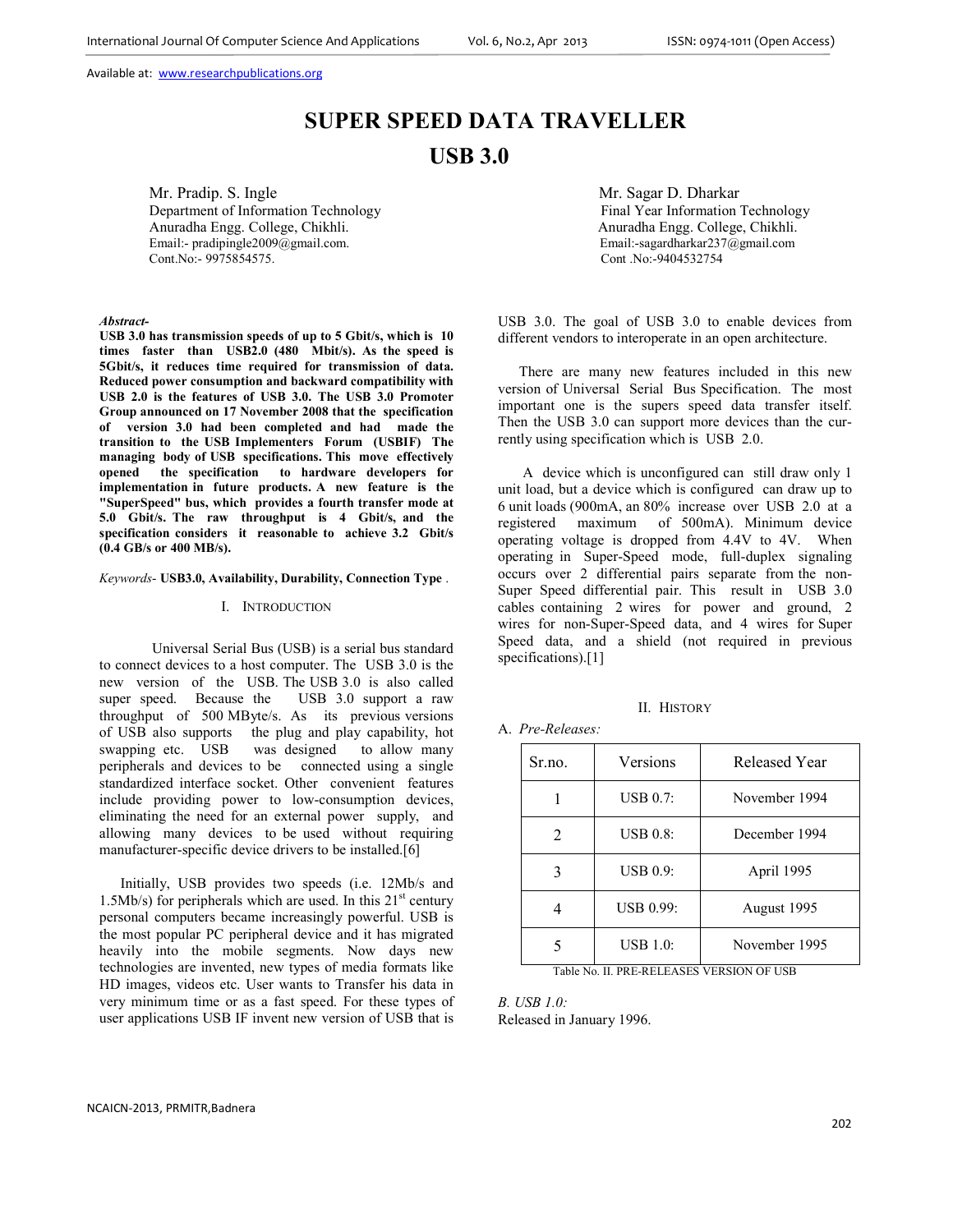Specified data rates of 1.5Mbit/s which is Low-Speed, and 12Mbit/s is called full speed. USB 1.0 didn't allow extension cables due to timing, power limitations. In market only few devices are made.

## *C. USB 2.0:*

USB 2.0: Released in April 2000. The maximum speed of USB 2.0 is 480 Mbit/s, because of this it is called Hi-Speed.

## *D. USB 3.0:*

At 18, September 2007, "Pat Gelsinger", demonstrated at the Intel Developer Forum (IDF). At 17, November 2008, Promoter Group announced that version 1.0 of the specification has been completed and also it will transmitted to (USB-IF). It is the managing body of USB specification. This gives platform for hardware developers for implementation in future products. [4]

#### III. FEATURES

- A most important feature of USB 3.0 is the "Super Speed" bus, which provides transfer mode at 4.8 Gbit/s. The throughput is 4 Gbit/s, and the specification considers it reasonable to achieve 3.2 Gbit/s (0.4 GByte/s or 400 MByte/s) or more than it after the protocol is overhead .
- It also provide the additional pins for Super Speed mode, the physical form factors for USB 3.0 plugs and receptacles have been modified from those used in previous versions. Standard -A cables have extended heads where the Super Speed connectors extend beyond and slightly above the legacy connectors. Similarly, the Standard -A receptacle is deeper to accept these new connectors. On the other end, the Super Speed Standard -B connectors are placed on top of the existing form factor .
- A bequest standard A-to-B cable will work as designed and will never contact any of the Super Speed connectors, also it ensuring backward compatibility.[2] Super Speed standard A plugs will fit bequest A receptacles but Super Speed standard B plugs will not fit into bequest standard B receptacles (for this new cable can be used to connect a new device to an old host but not to connect a new host to an old device; for that, a bequest standard A-to-B cable will be an essential requirement).
- When we operating in Super Speed mode, full-duplex signalling occurs over two differential pairs separate from the non -Super Speed differential pair. It gives results in USB 3.0 cables which contains 2 wires for power and ground, 2 wires for non-Super Speed

data, and 4 wires for Super Speed data, and a shield required for it.

- The work of Super Speed is to establishes a communications pipe between the host and each device, in a host -directed protocol. USB 3.0 extends the great size transfer type in Super Speed with Streams. This extension allows a host and device to create and transfer multiple streams of data through a single great size pipe.
- The features of power management include support of idle, sleep and suspended states, as well as link, device power management.
- The USB-IF does not define cable assembly lengths, it can any length as long it meets all requirements which are defined in specification. But electronicdesign.com estimated cable length is the 3m at super speed..
- It uses 8B/10B encoding, linear feedback shift register (LFSR ) scrambling for data and spread spectrum. It forces receivers to use low frequency periodic signalling (LFPS), dynamic equalization, and training sequences to ensure fast signal locking. [5]

## IV. CONNECTOR PROPERTIES

A. *Availability* 

*:* 

- The products for consumers are available in the market at the end of 2010. And also the freedom announced a USB 3.0 external hard drive at September 24, 2009.
- Gigabyte Technology announced that they made 7 P55 Chipsets motherboards at October 27, 2009. On January 6th, 2010 ASUS was the first manufacturer to release a USB 3.0 certified motherboard, the P6X58D Premium. The motto of USB-IF certification is certified motherboards are compatible with peripherals.
- Drivers are under development for Windows 8, but support was not included with the initial release of the operating system. The Linux kernel version 2.6.31 released in Sept 2009 supports USB 3.0.
- At least one complete end -to-end test system for USB3.0 designers is now on the market.[3]

*B. Intel will not support USB 3.0 until 2011:*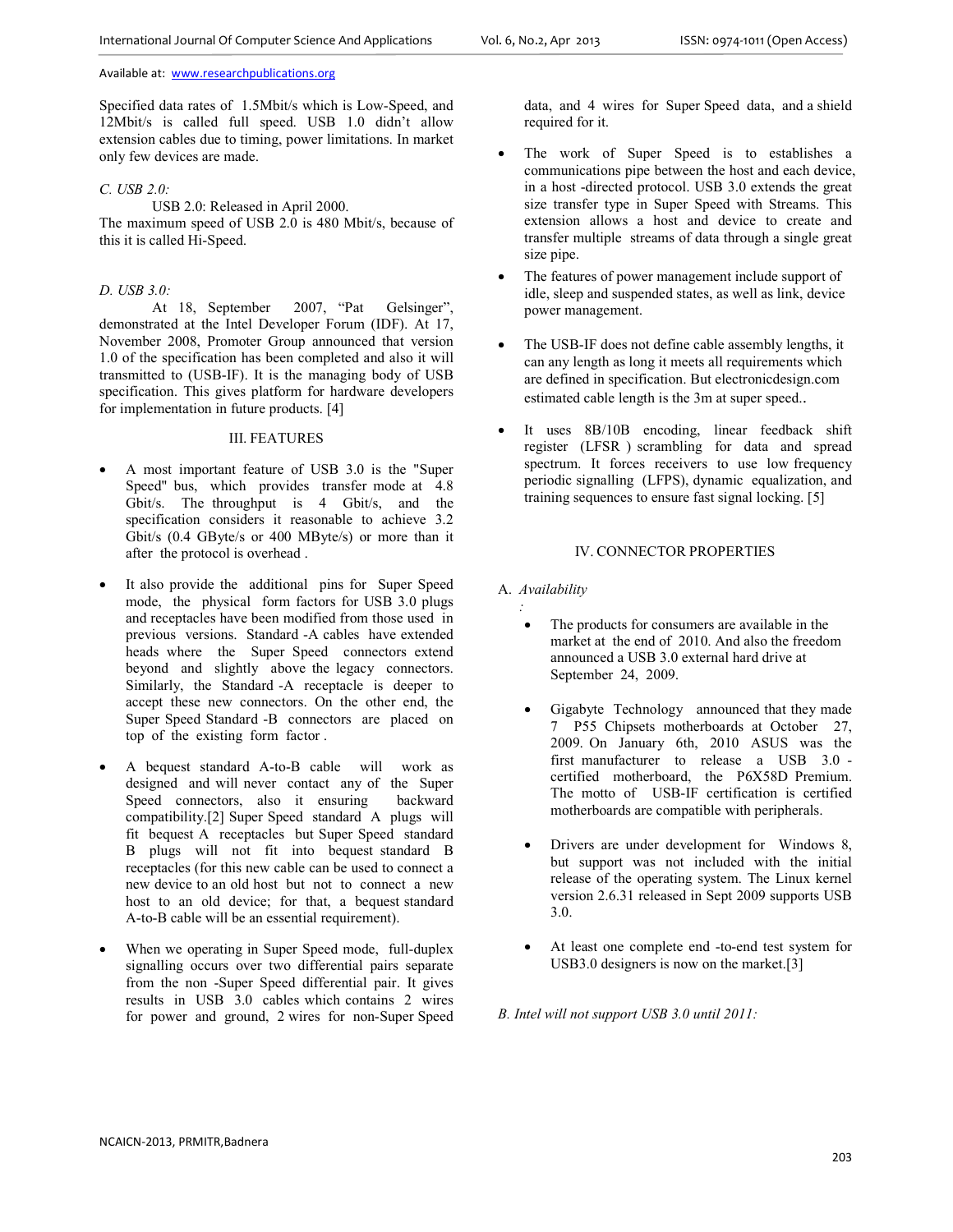Because it will slow down mainstream adoption. These delays may be due to problems in the CMOS manufacturing process, a focus to advance the Nehalem platform or a tactic by Intel to boost its upcoming Light Peak interface. Current AMD roadmaps indicate that the new Southbridge's released in the beginning of 2010 will not support USB 3.0. Market researcher In-Stat predicts a relevant market share of USB 3.0 not until 2011 .

 January 4, 2010, Seagate announced a small portable HDD with PC.Card targeted for laptops (or desktop with PC Card slot addition) at the CES in Las Vegas.[11]



Fig 4.1.: USB 3.0 Hub demo board



Fig 4.2.: USB 3.0 Ports





*C. Usability:* 

- It is difficult to attach a USB connector incorrectly. Most connectors cannot be plugged in upside down, and it is clear from the appearance and kinesthetic sensation of making a connection when the plug and socket are correctly mated. However, it is not obvious at a glance to the inexperienced user (or to a user without sight of the installation) which way around the connector goes, thus it is often necessary to try both ways. More often than not, however, the side of the connector with the trident logo should be on "top" or "toward" the user. Most manufacturers do not, however, make the trident easily visible or detectable by touch.
- It only needs moderate insertion or removal force (by specification). USB cables and small USB devices are held in place by the gripping force from the receptacle (without need of the screws, clips, or thumbturns other connectors have required).
- Minimum force needed to make or break a connection is modest, allowing connections to be made in awkward circumstances (ie, behind a floor mounted chassis, or from below) or by those with motor disabilities. This has the disadvantage of easily and unintentionally breaking connections that one has intended to be permanent in case of cable accident (e.g., tripping, or inadvertent tugging).[10]
- The standard connectors were intentionally intended to enforce the directed topology of a USB network: type A connectors on host devices that supply power and type B connectors on target devices that receive power. This prevents users from accidentally connecting two USB power supplies to each other, which could lead to dangerously high currents, circuit failures, or even fire.[4]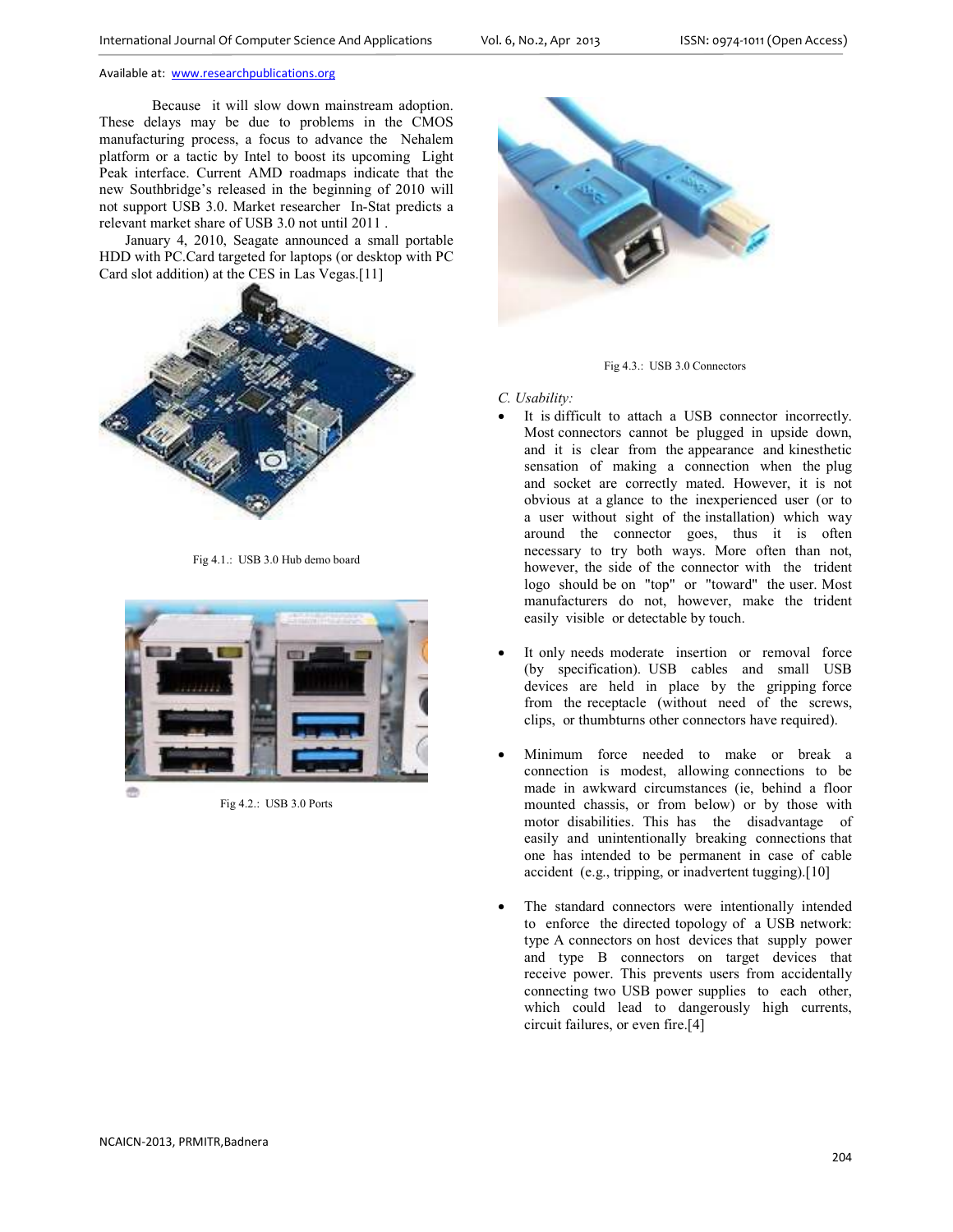## *D. Durability:*

- The standard connectors of USB 3.0 is designed to be robust. Many previous connector designs were easily broken, specifying embedded component pins or other delicate parts which proved liable to bending or breaks, even with the application of only very modest force. The electrical contacts in a USB connector are protected by a n adjacent plastic tongue, and the entire connecting assembly is usually further protected by an enclosing metal sheath. As a result USB connectors can safely be handled, inserted, and removed, even by a young child also.
- The construction of connectors always ensures that the external sheath on the plug makes contact with its counterpart in the receptacle before any of the four connectors within make electrical contact. The external metallic sheath is typically connected to system ground, thus dissipating any potentially damaging static charges (rather than via delicate electronic components). This enclosure design also means that there is a (moderate) degree of protection from electromagnetic interference afforded .
- The signals of USB while it travels through the mated connector pair (this is the only location when the otherwise twisted data pair must travel a distance in parallel). In addition, because of the required sizes of the power and common connections, they are made after the system ground but before the data connections.
- The newer Micro-USB receptacles are designed to allow up to 10,000 cycles of insertion and removal between the receptacle and plug, compared to 1500 for the standard USB and 5000 for the Mini -USB receptacle. This is accomplished by adding a locking device and by moving the leaf-spring connector from the jack to the plug, so that the most-stressed part is on the cable side of the connection.

*E. Compatibility:* 

The USB standard specifies relatively loose educe for compliant USB connectors, intending to minimize incompatibilities in connectors produced by different vendors (a goal that has been very successfully achieved). Unlike most other connector standards, the USB specification also defines limits to the size of a connecting device in the area around its plug. This was done to prevent a device from blocking adjacent ports due to the size of the cable strain relief mechanism (usually molding integral with the cable outer insulation) at the con nector. Compliant devices must either fit within the size restrictions or support a compliant extension cable which does.

- In this version of USB two way communication is possible, Because it uses full duplex communication for Super Speed. In previous USB versions (i.e. 1.x or 2.0), all communication is half-duplex and directionally controlled by the host.
- USB 3.0 receptacles are electrically compatible with USB 2.0 device plugs if they can physically match. Most combinations will work, but there are a few physical incompatibilities. However, only USB 3.0 Standard-A receptacles can accept USB 3.0 Standard -A device plugs.
- Hosts almost universally have type -A receptacles, and devices one or another type -B variety. Type-A plugs mate only with type -A receptacles, and type -B with type-B; they are deliberately physically incompatible. [8]

## V. CONNECTION TYPES



Fig 5.1: Pin outs of Standard ,Mini, and Micro USB connectors



Fig 5.2:. Different types of USB connectors

Different types of USB connectors from left to right:

- Male micro USB
	- Male mini USB B-type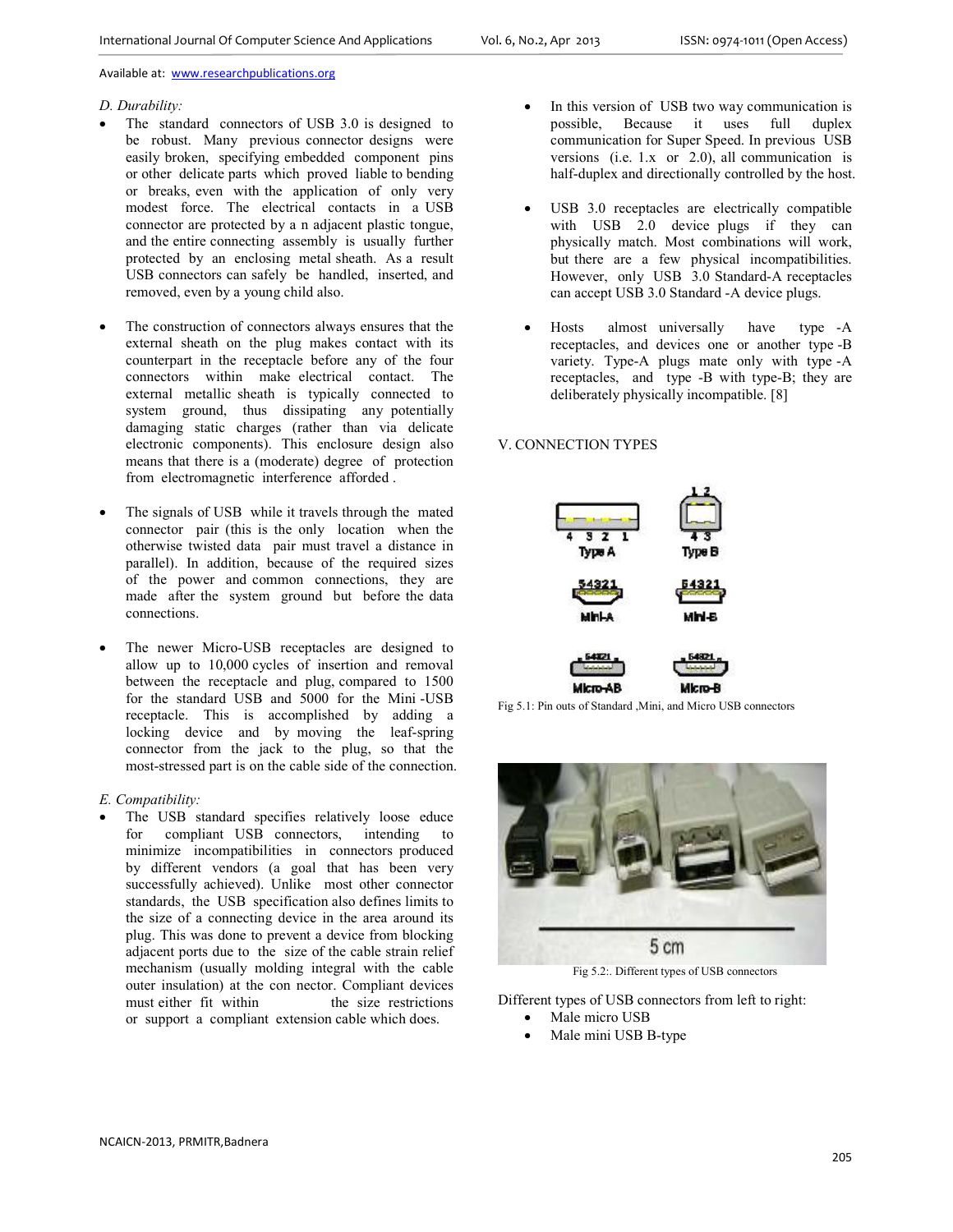- Male B-type
- Female A-type
- Male A-type

There are several types of USB connectors, including some that have been added while the specification progressed. The original USB specification detailed Standard-A and Standard -B plugs and receptacles. The first engineering change notice to the USB 2.0 specification added Mini -B plugs and receptacles. The data connectors in the A - Plug are actually recessed in the plug a s compared to the outside power connectors. This permits the power to connect first which prevents data errors by allowing the device to power up first and then transfer the data. Some devices will operate in different modes depending on whether the data connection is made. This difference in connection can be exploited by inserting the connector only partially. For example, some battery -powered MP3 players switch into file transfer mode (and cannot play MP3 files) while a USB plug is fully inserted, but can be operated in MP3 playback mode using USB power by inserting the plug only part way so that the power slots ake contact while the data slots do not. This enables those devices to be operated in P3 playback mode while getting power from the cable.[3]



from face of plug.

### VI. CABLE LENGTH & POWER

The maximum cable length of USB 1.1 is 3 metres (9.8 ft) and USB 2.0 maximum cable length is 5 metres (16 ft). Maximum permitted hubs connected in series is 5. Although a single cable is limited to 5 metres, the USB 2.0 specification permits up to five USB hubs in a long chain of cables and hubs.

This will allows for a maximum distance of 30 metres (98 ft) between host and device, using six cables 5 metres (16 ft) long and five hubs. In actual use, since some USB devices have built-in cables for connecting to the hub, the maximum achievable distance is 25 metres  $(82 \text{ ft})$  + the length of the device's cable. For longer lengths,

USB extenders that use CAT5 cable can increase the distance between USB devices up to 50 metres (160 ft). [2]

 It is important to note that devices which use more bus power, such as USB hard drives and USB scanners will require the use of a powered USB hub at the end of the extension, so that a constant connection will be achieved. If power and data does not have sufficient power then problems can result, such as no connection at all, or intermittent connections during use.

The cable assembly for USB 3.0 may be of any length as long as all requirements defined in the specification are met. However, maximum bandwidth can be achieved across a maximum cable length of approximately 3 metres only.

## *A. POWER:*

 The specifications of USB 1.0 and 2.0 provide a 5 V supply on a single wire from which connected USB devices may draw power. The specification provides for no more than 5.25 V and no less than 4.75 V (5  $V±5%$ ) between the positive and negative bus power lines. For USB 2.0 the voltage supplied by low-powered hub port s is 4.4 V to 5.25 V.

 A unit load is defined as 100 mA in USB 2.0, and was raised to 150 mA in USB 3.0. A maximum of 5 unit loads (500 mA) can be drawn from a port in USB 2.0, which was raised to 6 (900 mA) in USB 3.0. There are two types of devices: low-power and high-power. Lowpower devices draw at most 1 unit load, with minimum operating voltage of 4.4 V in USB 2.0, and 4 V in USB 3.0. High-power devices draw the maximum number of unit loads supported by the standard. All devices default as low -power but the device's software may request high -power as long as the power is available on the providing bus. A bus-powered hub is initialized at 1 unit load and transitions to maximum unit loads after hub configuration is obtained. Any device connected to the hub will draw 1 unit load regardless of the current draw of devices connected to other ports.

A hub which will self-powered supply maximum supported unit loads to any device connected to it. A battery -powered hub may supply maximum unit loads to ports. In addition, the VBUS will supply 1 unit load upstream for communication if parts of the Hub are powered down.

 For the Battery Charging Specification, new powering modes are added to the USB specification. A host or hub Charging Downstream Port can supply a maximum of 1.5 A when communicating at low-bandwidth<br>or full-bandwidth, a maximum of 900 mA when or full-bandwidth, a maximum of  $900$  mA communicating at high bandwidth, and as much current as the connector will safely handle when no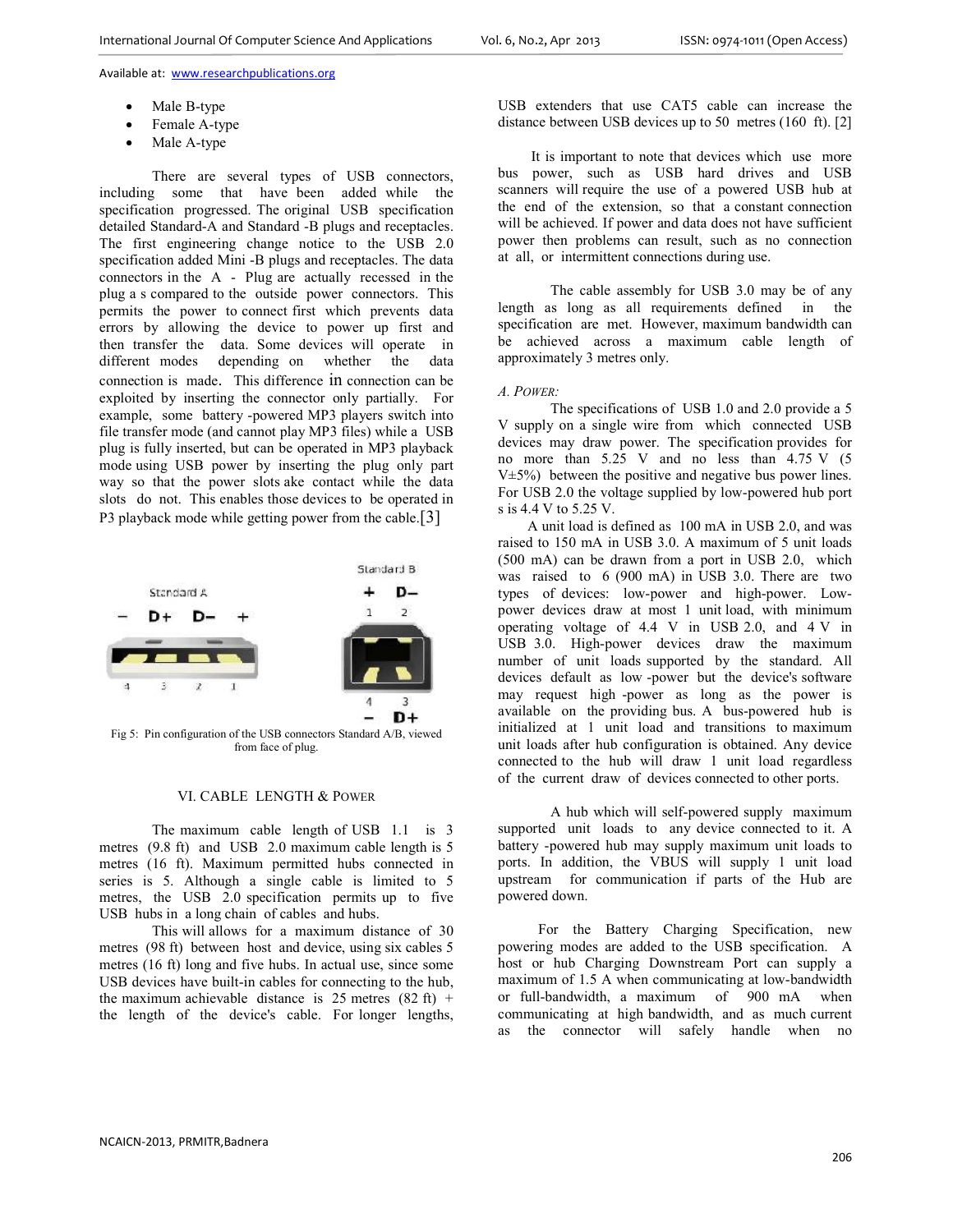communication is taking place; USB 2.0 standard -A connectors are rated at 1500 mA by default. A Dedicated Charging Port can supply a maximum of 1.8 A of current at 5.25 V. A portable device can draw up to 1.8 A from a Dedicated Charging Port. The Dedicated Charging Port shorts the D+ and D- pins with a resistance of at most 200 . The short disables data transfer, but allows devices to detect the Dedicated Charging Port and allows very simple, high current chargers to be manufactured.[7]

## VII. ARCHITECTURAL OVERVIEW

Super Speed USB has a dual-bus architecture to allow hosts to run USB 3.0 right alongside USB 2.0 - hence that USB 2.0 cable tucked inside the USB 3.0 cord. But while hosts and hubs will be able to operate USB 2.0 and USB 3.0 buses simultaneously, plug-in peripherals will not. Super Speed transmits data in packets, as USB 2.0 does, but this time devices explicitly route packets from the source to the target. Compare that to USB 2.0, which simply broadcasts all packets to all connected devices whatever they may be and whether they're the intended recipient or not.

Following are the Architectural Components of USB3.0.

#### *A. HUB*:

 For electrical interface between the hosts and USB devices, here hub is used. The topology use in this is star topology. A hub is at the centre of each star. Each wire segment is a point-to-point Connection between the host and a hub or function or a hub connected to another hub or function. Following are the major aspects of USB functionality that hub support:

- Connectivity behaviour
- Power management
- Device connect/disconnect detection
- Bus fault detection
- Super speed and USB2.0 (high -speed, full-speed, an low-speed) support A.

 The design of USB 3.0 hub it incorporates USB 2.0 hub. The hub of USB 3.0 called is Super Speed hub. This Super Speed hub consist of two components, which are Super Speed hub repeater or forwarder and Super Speed hub controller. The repeater and forwarder of hub are directly responsible for connectivity and setup. The USB 3.0 hub also supports fault recovery. For the host hub communication mechanism hub controller is used.

## *B. HOST:*

 As like the hub, USB 3.0 host also have two hosts. First host is used for Super Speed host and second one is used for non-Super Speed host. This incorporation is only

for providing backward compatibility for this new device. Transfer rate of Super Speed hub is 500MB/s with full duplex communication mode. And non-Super Speed supports only old data rates such as High-Speed, Full-Speed, Low-Speed. By using the host controller host interact with the devices.



Figure 7. USB 3.0 protocol

 If host is powered off mode hub does not provide power to downstream unless hub support the charging application. If host is in powered on mode with Super Speed support enable on its downstream. The work of Hub is here to detects VBUS Super Speed support and powers its downstream ports with Super Speed enabled.[3]

- Hub connects both as s Super Speed and as a High -Speed device.
- Device detects VBUS and Super Speed support and connects as a Super Speed device.
- Host system begins hub enumeration at high-speed and Super Speed.

 The Super Speed host is the sink of information. It implements communications layer to accomplish information exchanges over the bus. The host includes an implementation number of the root downstream ports for Super Speed and USB 2.0.

## *C. DEVICE*

The Super Speed devices are sources or sink of information exchanges. They implement the required device -end, Super Speed communication layers to accomplish information exchanges between a driver on the host and a logical function on the device.

 The USB 3.0 devices are called Super Speed devices, all these Super Speed devices are share base architecture with USB 2.0. Communication between the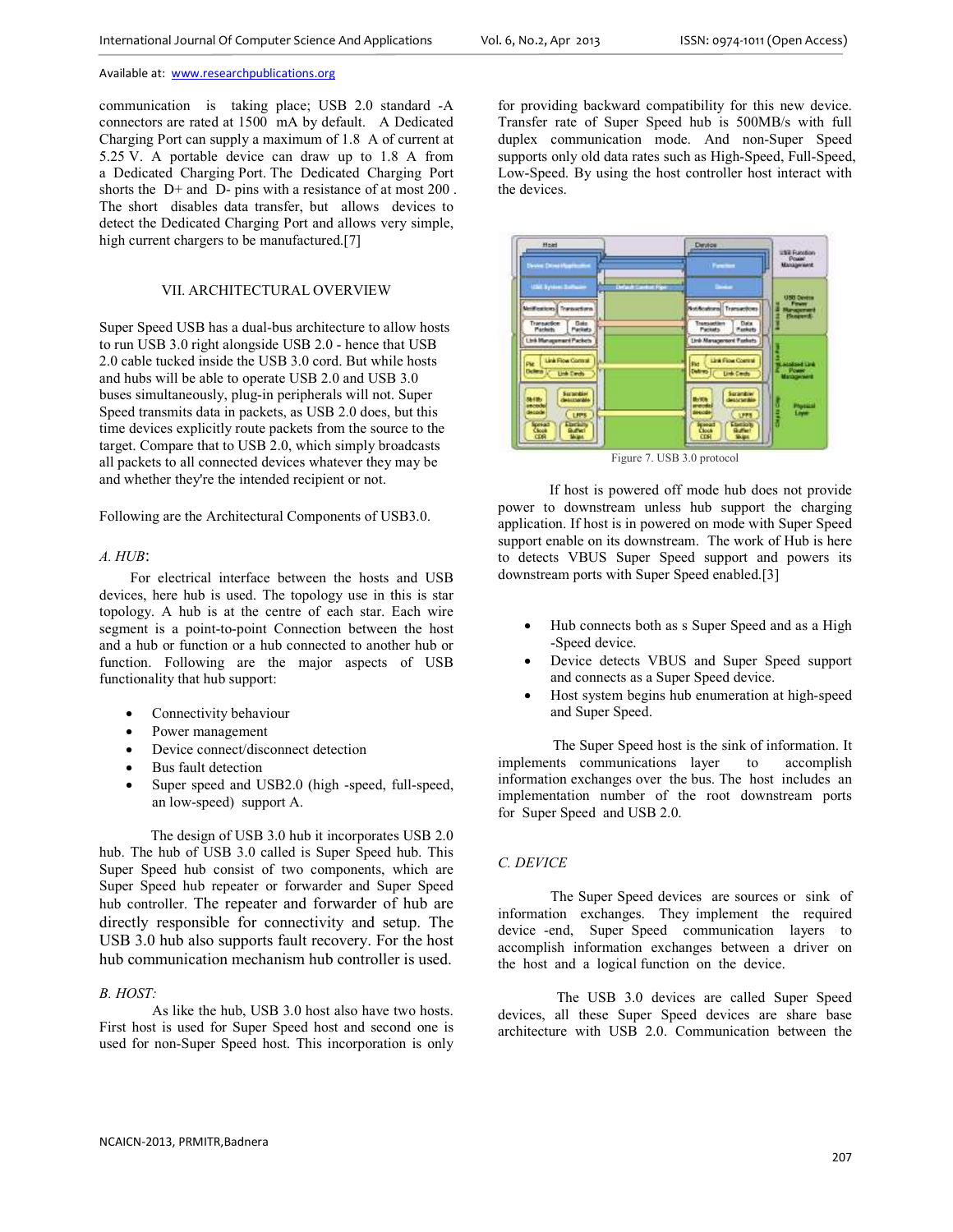host and devices are done through pipes and each Super Speed device support one or more pipes. A device respond a requests on its default pipe whether the device is currently assigned a unique address or using default address. That pipe is known as the control pipe it is same as the message pipe. The default control pipe is control pipe as defined in USB specification revision 2.0. Each device implement the default control pipe as message pipe. This pipe is intended for message initialization and device management.



Fig 7 : ARCHITECTURE OF USB 3.0

#### VIII. PHYSICAL STRUCTURE

## *A.. CABLE STRUCTURE*

The cables of USB 3.0 have eight primary conductors: three twisted signal pairs for USB data paths and a power pair. In addition to the twisted signal pair for the USB 2.0 data path, two twisted signal pairs are used to provide the Super Speed data path, one for the transmit path and one for the receive path. USB 3.0 receptacles (both upstream and down stream) are backward compatible with USB 2.0 connector plug. USB 3.0 cables and plugs are not intended to be compatible with USB 2.0 upstream receptacles. As an aid to the user, USB 3.0 mandates standard colouring for plastic portions of USB 3.0 plugs and receptacles. Electrical (insertion loss, return loss, cross talk etc) performance for USB 3.0 is defined with regard to raw cables, mate connectors, and mated cable assemblies,

with compliance requirements using industry test specification established for the later two categories.

 Here the USB is using a differential pair data cables. The differential pair data cables are used to reduce the transmission error. The data to be transmitted is passed through an Op Amp and the inverse of the data is produced. And then these two data are passed through the  $+$ ,  $-$  lines provided. In USB 3.0 both shielded and unshielded differential pair lines are used. Shielded for the Super Speed transmission and the unshielded for the non-Super Speed.[6]



Figure 8. Architectural view of USB 3.0 bus

VBUS : This cable is used to carry power.

GND : It's the ground of the power cable.

 $D^+$ : It's the '+' data bus for the USB 3.0, which support backward compatibility with 2.0

D- : It's the '-' data bus for the USB 3.0, which support backward compatibility with 2.0

 $SSTX+$ : It's the '+' data transmission bus of USB 3.0, which support Super Speed.

SSTX- : It's the '-' data transmission bus of USB 3.0, which support SuperSpeed.

 $SSRX+$ : It's the '+' data reception bus of USB 3.0, which support Super Speed.

SSRX- : It's the '-' data reception bus of USB 3.0, which support Super Speed.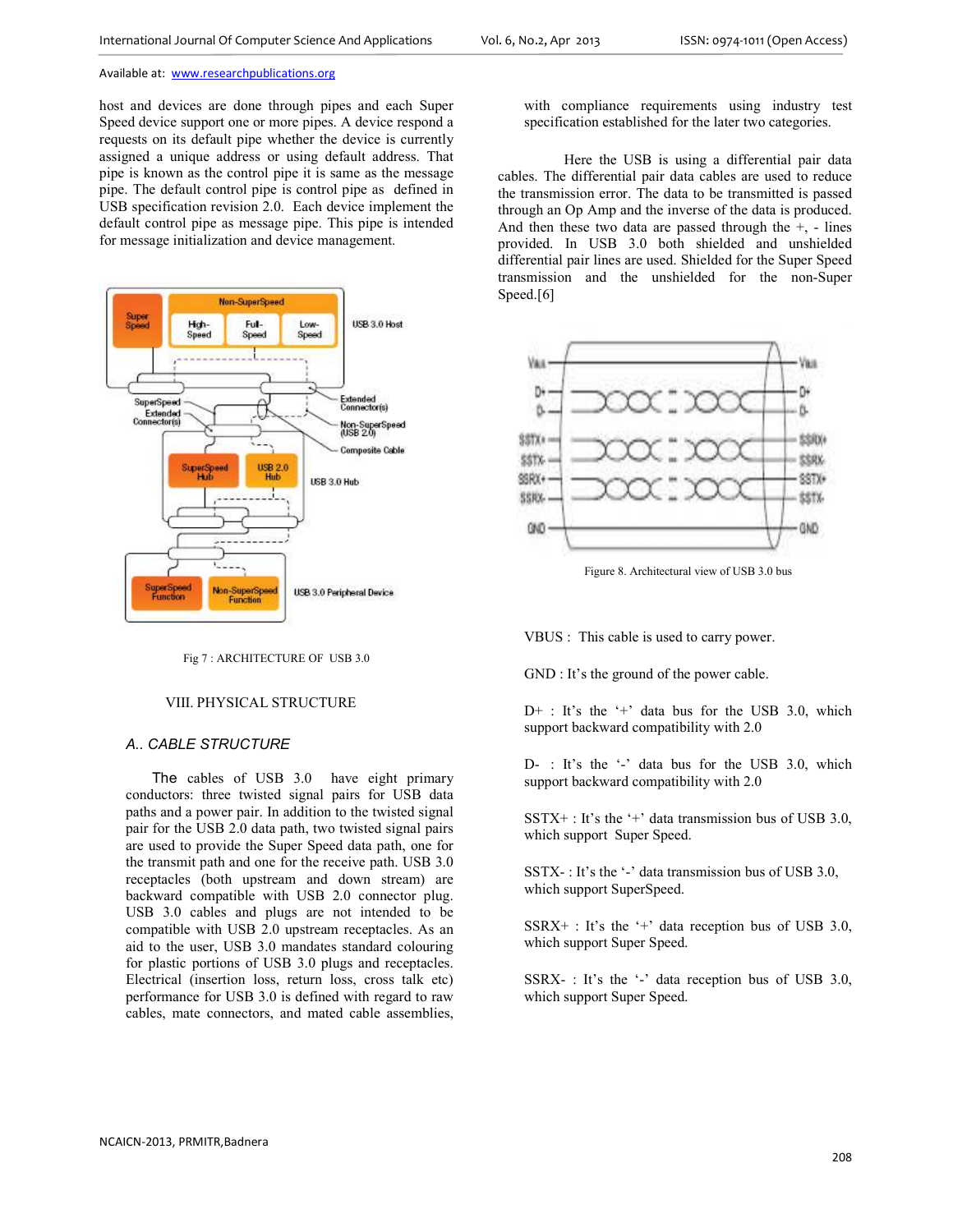## B. *CROSS SECTIONAL REVIEW*

Figure8.2 illustrates a USB 3.0 cable cross-section view. There are three group of wires: Unshilded Twisted Pair(UTP), Shielded Differential Pair (SDP), and power and ground wires.



Figure 8.2. Cross sectional view of USB 3.0 cable

| <b>PIN</b><br><b>NO</b> | <b>COLOUR</b> | <b>DISCRIPTION</b>           |
|-------------------------|---------------|------------------------------|
| 1                       | <b>RFD</b>    | <b>POWER</b>                 |
| $\overline{2}$          | GRFFN         | USB $3.0$ DATA+              |
| 3                       | <b>WHITE</b>  | USB 3.0 DATA -               |
| 4                       | <b>BLACK</b>  | <b>GROUND</b>                |
| 5                       | <b>ORANGE</b> | <b>SUPER SPEED RECEIVER-</b> |
| 6                       | <b>VIOLET</b> | SUPFR SPEED RECEIVER +       |
| $\overline{7}$          | <b>BI ACK</b> | <b>GROUND USB 3.0</b>        |
| 8                       | GRFFN         | SUPER SPEED TRANSMITTER -    |
| 9                       | <b>BI UF</b>  | SUPER SPEED TRANSMITTER +    |

Table 8. CABLE COLORS OF CROSS SECTION VIEW:

In this cross section view the UTP is intended to transmit the USB 2.0 signaling while the SDPs are used for Super Speed. The shield is needed for the Super Speed differential pairs for signal integrity. Each SDP is attached with a drain wire which is eventually connected to the system ground.[7]

# IX. APPLICATIONS

The USB ports are used for a number of applications. The USB ports get the popularity because of its simplicity as well the easiness in use. The main application of USB 3.0 is listed below.

- USB implements connections to storage devices using a set of standards called the USB mass storage device class (referred to as MSC or UMS).
- This was initially intended for traditional magnetic and optical drives, but has been extended to support a wide variety of devices, particularly flash drives. This generality is because many systems can be controlled with the familiar idiom of file manipulation within directories (The process of making a novel device look like a familiar device i s also known as extension).<sup>[8]</sup>
- USB 3.0 can also support portable hard disk drives. The earlier versions of USBs were not supporting the 3.5 inch hard disk drives. Originally conceived and still used today for optical storage devices (CD -RW drives, DVD drives, etc.), a number of manufacturers offer external portable USB hard drives, or empty enclosures for drives, that offer performance comparable to internal drives.
- These external drives usually contain a translating device that interfaces a drive of conventional technology (IDE, ATA, SATA, ATAPI, or even SCSI) to a USB port. Functionally, the drive appears to the user just like an internal drive.
- These are used to provide power for low power consuming devises. These can be used for charging the mobile phones.
- Though most newer computers are capable of booting off USB Mass storage devices, USB is not intended to be a primary bus for a computer's internal storage: buses such as ATA (IDE), Serial ATA (SATA), and SCSI fulfill that role. However, USB has one important advantage in that it is possible to install and remove devices without opening the computer case, making it useful for external drives.
- Mice and keyboards are frequently fitted with USB connectors, but because most PC motherboards still retain PS/2 connectors for the keyboard and mouse as of 2007, they are